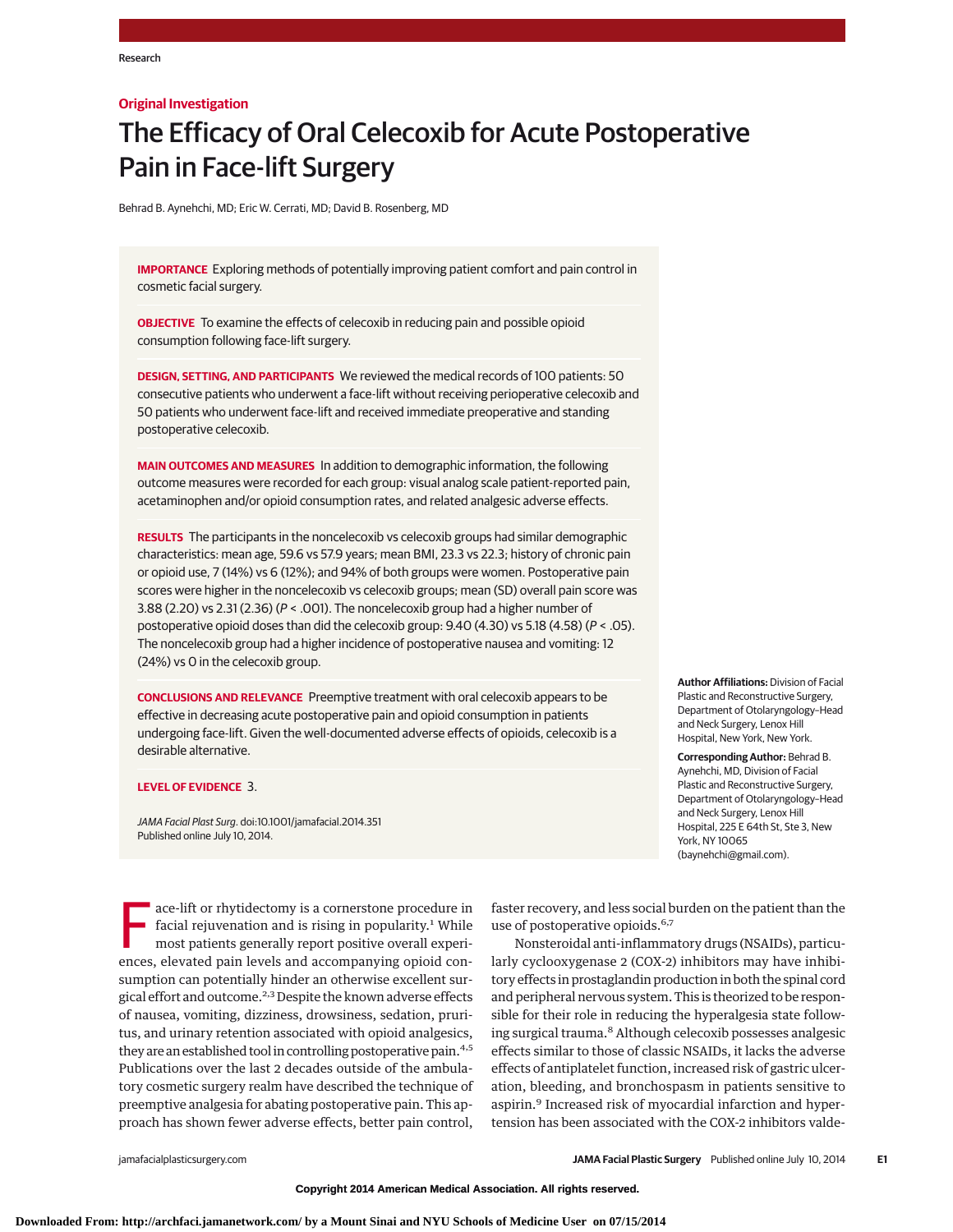coxib and rofecoxib, leading to their removal from the market. Short, periodic use of celecoxib, however, has not been associated with any adverse cardiovascular effects.<sup>10,11</sup>

While prior studies have demonstrated the efficacy of COX-2 inhibitors in perioperative pain control in orthopedic $12,13$ and major plastic surgery procedures (abdominoplasty and breast augmentation),<sup>14-16</sup> no studies to our knowledge have addressed the effects of celecoxib in the setting of ambulatory cosmetic facial surgery. The objective of the present study was to determine the effect of celecoxib in controlling pain following face-lift surgery. We hypothesized that pain levels and opioid consumption between the control and intervention groups would not be similar.

2, 6, 24, and 48 hours with a standard visual analog scale (0, no pain; 10, the worst unbearable pain). Total doses of oxycodone/ acetaminophen 5 mg/325 mg and acetaminophen 500 mg over the 48-hour recovery period were recorded for each patient. Sedation scores were recorded at intervals of 6, 24, and 48 hours (1, fully aware; 2, awake but drowsy; 3, asleep but capable of following verbal orders; 4, asleep but responsive to tactile stimulus; 5, drowsy and unresponsive to any stimulus). Patient medical records were also evaluated for the presence or absence of any postoperative nausea and/or vomiting throughout the 48 hour recovery period. Levels of significance for quantitative variables were analyzed with the unpaired *t* test. Statistical analysis was conducted with SPSS software, version 22.0 (IBM Corporation) for Windows (Microsoft Corporation).

# Methods

Because all patient data were deidentified before publication, the Lenox Hill Hospital institutional review board granted exemption for all aspects of this study. Medical records were reviewed for a series of consecutive patients who underwent a complete, platysma muscle suspension, deep-plane facelift by the senior surgeon (D.B.R.). The technique used was a modification of a deep-plane rhytidectomy in which the platysma muscle is isolated and identified within the face and neck. Further detailed descriptions of this technique have been reported previously.17,18

Patients were categorized into 2 groups by their pain control regimen. All patients who underwent face-lifts between May 2, 2013, and August 22, 2013, were recorded as the noncelecoxib group. All patients who underwent face-lifts between August 27, 2013, and December 10, 2013, were recorded as the celecoxib group. The only exclusion criterion was the presence of any NSAID or sulfa allergy that precluded the administration of celecoxib.

The following medication regimen was administered to all patients unless otherwise noted: diazepam, 5 mg, was taken by the patient on waking on the morning of surgery. An additional 5 mg was given to the patient 30 minutes prior the procedure. All female patients also received 50 mg of dimenhydrinate just prior to the procedure. General anesthesia was initiated with inhalational sevoflurane and maintained with a propofol drip. Intraoperatively, the patient also received 5 to 10 mg of dexamethasone, 8 mg of ondansetron, 2 to 3 mg of midazolam, and 1 or 2 doses of fentanyl, 50 μg. Postoperatively, pain was controlled with the combination drug oxycodone/acetaminophen, 5 mg/325 mg, and/or acetaminophen, 500 mg. Fentanyl was available a rescue medication for breakthrough pain in the recovery room only.

Those in the celecoxib group received 200 mg of celecoxib on the night prior to surgery and in the morning of surgery on waking. They then received a standing regimen of celecoxib, 200 mg, every 12 hours for 5 days. All patients remained in the recovery room for up to 6 hours and had a 24-hour nurse for at least 48 hours.

Patients'medical records were examined for their age, sex, bodymass index (BMI), and history of preexisting chronic pain issues or opioid use. Pain levels were recorded at intervals of 1,

# Results

A total of 100 patients (50 in each group) were included in the study. There were no significant differences between groups in age or BMI (Table 1), no major difference in the prevalence of preexisting pain or opioid use, and no substantial difference in the types of accompanying procedures performed in both groups (Figure). Pain levels, however, were significantly lower in the celecoxib group for all time intervals (Table 2; Figure). Total oxycodone/acetaminophen administration, nausea, and late sedation (24 and 48 hours) were all significantly lower in the celecoxib group (Table 3 and Table 4; Figure). However, there was no significant difference between groups in acetaminophen use and early sedation (6 hours).

# **Discussion**

Pain is an unpleasant experience, particularly in the setting of elective cosmetic surgery, where patient comfort is paramount. Physiologically, acute pain is related to tissue damage releasing various chemical mediators including histamine, bradykinin, prostaglandin, leukotriene, serotonin, and substance P. These mediators in turn activate pain receptors. One of the approaches to pain control is prevention by central nervous system desensitization.

Prior studies in the orthopedic literature have explored the efficacy of perioperative celecoxib with decreased morphine dependence following open and arthroscopic knee surgery.<sup>12,13</sup> Parsa et al<sup>14,16</sup> and Sun et al<sup>15</sup> have reported the use of preemptive celecoxib and gabapentin in abdominoplasty and

| Table 1. Patient Characteristics in Both Study Groups |                   |             |           |  |
|-------------------------------------------------------|-------------------|-------------|-----------|--|
| Characteristic                                        | Noncele-<br>coxib | Celecoxib   | P Value   |  |
| Age, mean (SD), y                                     | 59.3 (7.32)       | 57.9 (7.97) | .36       |  |
| Female sex, No. (%)                                   | 47 (94)           | 47 (94)     | <b>NR</b> |  |
| BMI, mean (SD)                                        | 23.3 (3.32)       | 22.3(2.92)  | .08       |  |
| History of chronic pain or opioid<br>use, No. (%)     | 7(14)             | 6(12)       | <b>NR</b> |  |

Abbreviations: BMI, body mass index (calculated as weight in kilograms divided by height in meters squared); NR, not reported.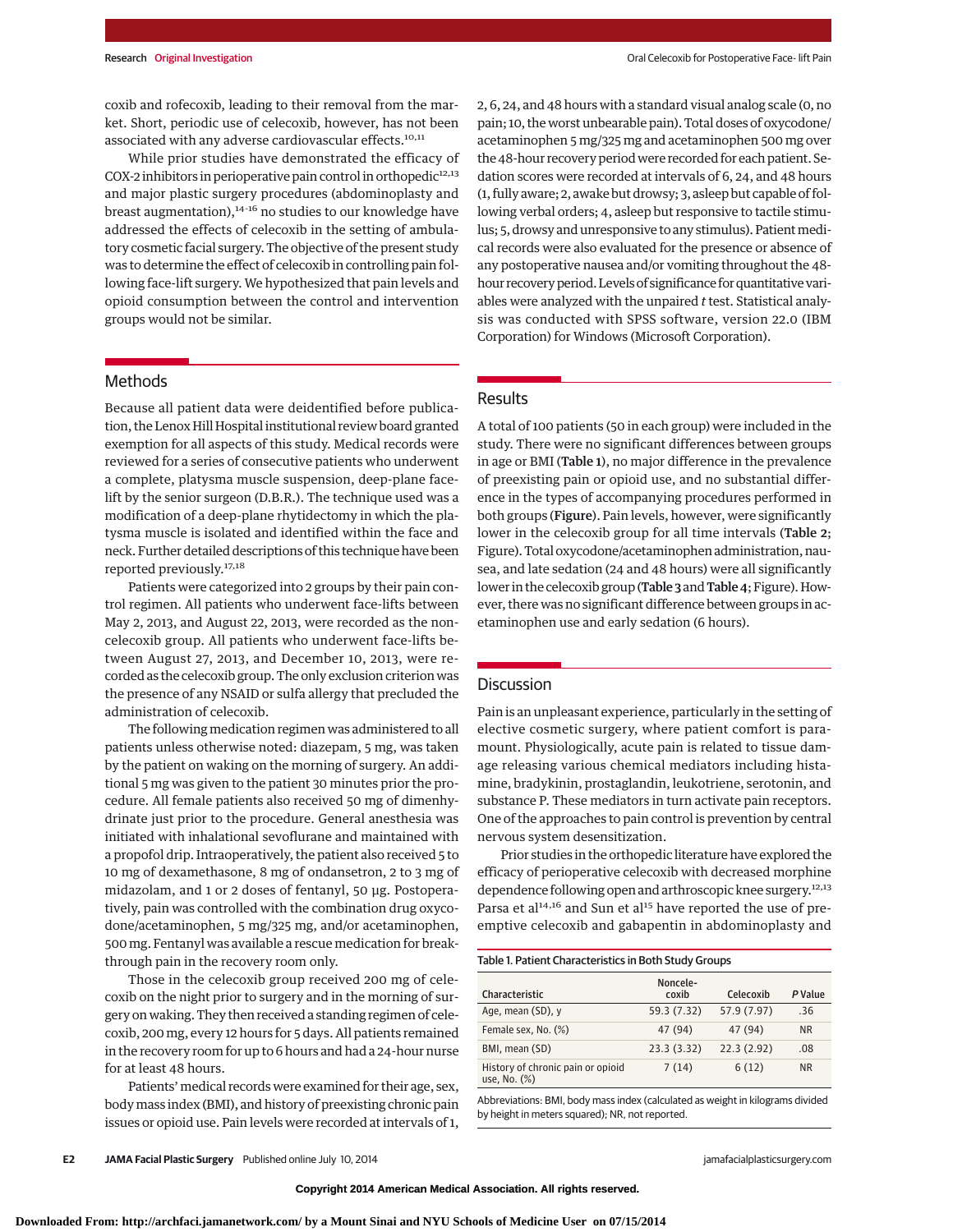#### Figure. Surgical Procedure Types in the Noncelecoxib and Celecoxib Face-lift Groups



Brow/Bleph indicates brow-lift and/or blepharoplasty; Rhino, rhinoplasty.

# Table 2. Mean (SD) Pain Scores<sup>a</sup> for Each Group at Designated Postoperative Measurement Times

| Postoperative<br>Time, h | Noncelecoxib | Celecoxib  | P Value |
|--------------------------|--------------|------------|---------|
| 1                        | 3.54(2.79)   | 1.08(2.39) | < 0.01  |
| $\mathcal{P}$            | 2.16(1.82)   | 1.06(2.05) | .006    |
| 6                        | 5.38(1.40)   | 3.68(2.17) | < 0.01  |
| 24                       | 4.62(1.61)   | 3.26(2.13) | < 0.01  |
| 48                       | 3.70(1.67)   | 2.48(1.78) | < 0.01  |
| Overall pain             | 3.88(2.20)   | 2.31(2.36) | < 0.01  |

<sup>a</sup> Mean pain scores (visual analog scale) in both groups (1, no pain; 10, the worst unbearable pain).

breast augmentation, where postoperative pain may be potentially significant. The present study is the first to our knowledge to demonstrate the efficacy of perioperative celecoxib in abating opioid dependence following elective cosmetic facial surgery. Although the prior studies involved procedures in which pain and massive opioid consumption are more of a concern than in the setting of face-lift surgery, there appears to be a clear role for improving the postoperative experience in our patient population as well.

Despite the encouraging data, certain limitations in study design must be noted. This was a retrospective medical record review with no blinding or placebos. Beyond the temporal differences in medication administration, the lack of a significant variance in demographics or contaminant procedures

#### Table 3. Postoperative Pain Medication Use and Nausea/Vomiting in the 2 Study Groups

| Characteristic                                               | Noncelecoxib | Celecoxib  | P<br>Value |
|--------------------------------------------------------------|--------------|------------|------------|
| Pain medication used                                         |              |            |            |
| Oxycodone/acetaminophen<br>doses, <sup>a</sup> mean (SD) No. | 9.40(4.30)   | 5.18(4.58) | < 0.5      |
| Acetaminophen doses, <sup>a</sup> mean<br>(SD) No.           | 2.38(2.66)   | 2.48(3.52) | .87        |
| Nausea/vomiting, No. (%)                                     | 12 (24)      | $\Omega$   | ΝR         |

Abbreviation: NR, not reported.

<sup>a</sup> A dose of the combination oxycodone/acetaminophen drug was 5 mg/325 mg; a dose of acetaminophen only was 500 mg.

| Table 4. Mean (SD) Sedation Scores <sup>a</sup> at Select Postoperative |
|-------------------------------------------------------------------------|
| Measurement Times in the 2 Study Groups                                 |

| Postoperative Time,<br>h | Noncelecoxib | Celecoxib        | P Value |
|--------------------------|--------------|------------------|---------|
| 6                        | 1.52(0.61)   | 1.64(0.69)       | .36     |
| 24                       | 1.36(0.53)   | 1.08(0.27)       | .001    |
| 48                       | 1.10(0.30)   | $1.00(0.00)^{b}$ | .02     |
| Overall                  | 1.33(0.52)   | 1.24(0.51)       | -15     |

<sup>a</sup> A sedation score of 1 indicated fully aware; 2, awake but drowsy; 3, asleep but capable of following verbal orders; 4, asleep but responsive to tactile stimulus; and 5, drowsy and unresponsive to any stimulus.

<sup>b</sup> All participants in the celecoxib group recorded a sedation score of 1 by the 48-hour postoperative measurement.

between our 2 groups aided in minimizing confounding factors. Further studies may involve a prospective controlled design with larger numbers of participants if possible. An additional potential limitation is cost. Although actual prices vary significantly by geographic location and vendor, the cost of celecoxib can be considerable and is generally not covered by insurance carriers. This issue may need to be discussed with the patient prior to the procedure.

# **Conclusions**

Preemptive celecoxib is an effective agent in controlling postoperative pain and opioid consumption in patients undergoing face-lift, augmenting their level of comfort and reinforcing a positive experience. Considering the well-recognized adverse effects of opioids, celecoxib is an appealing alternative that has positively affected the practice of the senior author (D.B.R.).

#### ARTICLE INFORMATION

**Accepted for Publication:** April 18, 2014.

**Published Online:** July 10, 2014. doi:10.1001/jamafacial.2014.351.

**Author Contributions:** Dr Aynehchi had full access to all of the data in the study and takes responsibility for the integrity of the data and the accuracy of the data analysis. Study concept and design: Aynehchi, Rosenberg. Acquisition, analysis, or interpretation of data: Aynehchi, Cerrati, Rosenberg.

Drafting of the manuscript: Aynehchi, Rosenberg. Critical revision of the manuscript for important intellectual content: Aynehchi, Cerrati, Rosenberg. Statistical analysis: Aynehchi, Cerrati. Administrative, technical, or material support: Aynehchi, Cerrati. Study supervision: Aynehchi, Rosenberg.

**Conflict of Interest Disclosures:** None reported.

#### **REFERENCES**

**1**. American Society of Plastic Surgeons. 2012 Plastic Surgery Procedural Statistics. www .plasticsurgery.org. Accessed December 3, 2013.

**2**. Castello MF, Lazzeri D, Silvestri A, et al. Modified superficial musculoaponeurotic system face-lift: a review of 327 consecutive procedures and a patient satisfaction assessment. Aesthetic Plast Surg. 2011;35(2):147-155.

jamafacialplasticsurgery.com **JAMA Facial Plastic Surgery** Published online July 10, 2014 **E3**